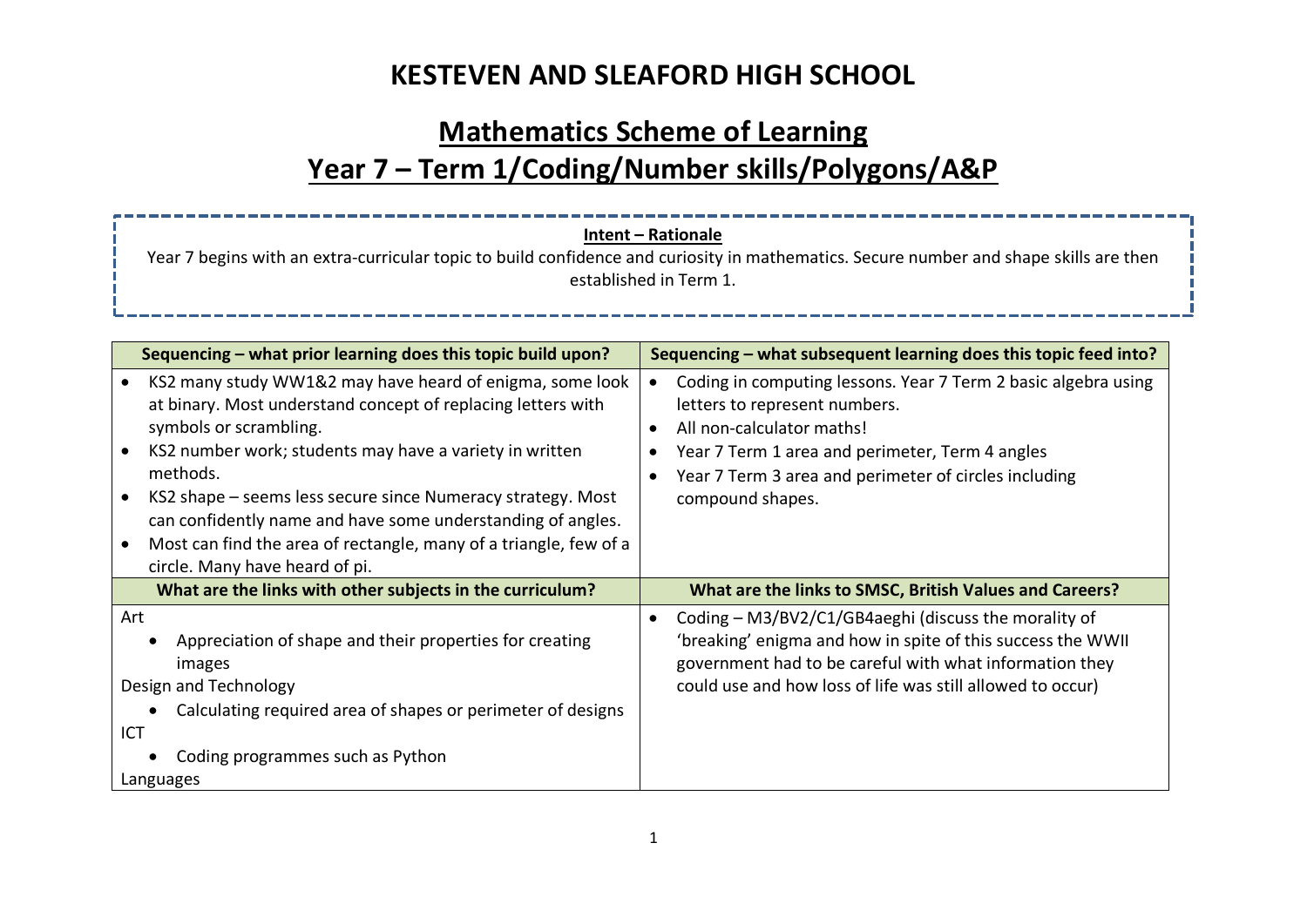| Language patterns in counting numbers<br>Music                                                                                                                                                             |                                                                                                                                                                                                                 |
|------------------------------------------------------------------------------------------------------------------------------------------------------------------------------------------------------------|-----------------------------------------------------------------------------------------------------------------------------------------------------------------------------------------------------------------|
| Rhythm and counting                                                                                                                                                                                        |                                                                                                                                                                                                                 |
| What are the opportunities for developing literacy skills and<br>developing learner confidence and enjoyment in reading?                                                                                   | What are the opportunities for developing mathematical skills?                                                                                                                                                  |
| 'Computer Coding Python Projects for Kids: A Step-by-Step<br>Visual - Carol Vorderman and Craig Steele<br>'Ada Lovelace Cracks the Code' - Jestine Ware<br>'Alex's Adventure in Numberland' - Alex Bellows | Encouraging use of column multiplication (rather than grid)<br>Establishing confidence in long division (A level polynomial<br>division) and short division for quick calculations<br>Correct shape terminology |

# **Mathematics Scheme of Learning**

**Year 7 – Term 1**

## **Intent – Concepts**

#### **What knowledge will students gain and what skills will they develop as a consequence of this topic?**

### **National Curriculum references:**

Consolidate their numerical and mathematical capability from key stage 2 and extend their understanding of the number system and place value to include decimals, extend their understanding of the number system; make connections between number relationships, and their algebraic representations, understand and use place value for decimals, measures and integers of any size, order positive and negative integers, decimals and fractions; use the number line as a model for ordering of the real numbers; use the symbols =,  $\neq$ ,  $\lt$ ,  $\gt$ ,  $\leq$ ,  $\geq$ Derive and apply formulae to calculate and solve problems involving: perimeter and area of triangles, parallelograms, trapezia, volume of cuboids (including cubes) and other prisms (including cylinders), calculate and solve problems involving: perimeters of 2-D shapes (including circles), areas of circles and composite shapes, describe, sketch and draw using conventional terms and notations: points, lines, parallel lines, perpendicular lines, right angles, regular polygons, and other polygons that are reflectively and rotationally symmetric

**Know**

The difference between a code and a cipher. Encode and decode a code or cipher.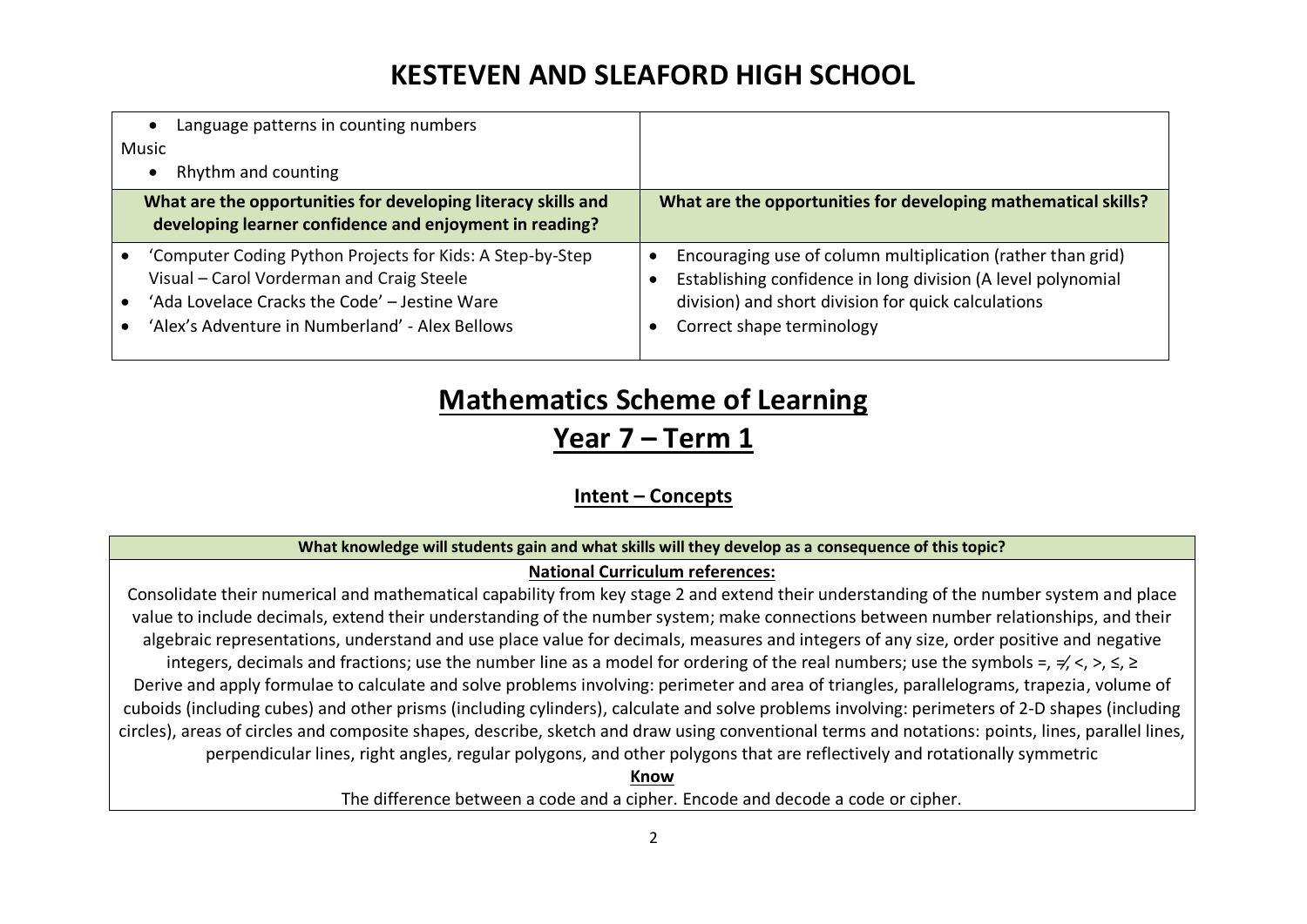|                                                                                                                | Use written methods for the four operations with integers and decimals. Use a calculator. |  |  |  |
|----------------------------------------------------------------------------------------------------------------|-------------------------------------------------------------------------------------------|--|--|--|
| Know the names and properties of basic polygons. Identify lines of symmetry and order of rotational symmetry.  |                                                                                           |  |  |  |
| Find the area and perimeter of basic and compound polygons (L-shape only). Find the area of a shape on a grid. |                                                                                           |  |  |  |
| <b>Apply</b>                                                                                                   |                                                                                           |  |  |  |
| Historic codes and ciphers                                                                                     |                                                                                           |  |  |  |
| Number context problems                                                                                        |                                                                                           |  |  |  |
|                                                                                                                | Area & Perimeter context problems                                                         |  |  |  |
|                                                                                                                | <b>Extend</b>                                                                             |  |  |  |
|                                                                                                                | Research historic codes and ciphers                                                       |  |  |  |
|                                                                                                                | Multiplication & division with decimals of different decimal places                       |  |  |  |
|                                                                                                                | Identify lines of symmetry in unfamiliar shapes.                                          |  |  |  |
|                                                                                                                | Estimate the area of complex irregular shapes on a grid (part squares)                    |  |  |  |
| What subject specific language will be used and developed in this                                              | What opportunities are available for assessing the progress of                            |  |  |  |
|                                                                                                                |                                                                                           |  |  |  |
| topic?                                                                                                         | students?                                                                                 |  |  |  |
| Code, cipher, substitute, shift, decipher, encipher                                                            | End of term test (not on coding)<br>$\bullet$                                             |  |  |  |
| Integer, multiply, divide, subtract, add, sum, calculate, work out,                                            | Mid Term marking targets                                                                  |  |  |  |
| column multiplication, place value, long division, short division,                                             | Common misconceptions:                                                                    |  |  |  |
| decimal, multiple, decimal point, negative number, positive,                                                   | Ciphers are often called a code!                                                          |  |  |  |
| directed numbers, number line,                                                                                 | Forgetting to use '0' place holders in column multiplication                              |  |  |  |
| Square, rectangle, parallelogram, rhombus, kite, quadrilateral,                                                | Confusion in what to write on 'top of the bus stop'                                       |  |  |  |
| triangle, angle, side, vertices, vertex, edge, polygon, symmetry, line                                         | Forgetting to bring down the next digit in long division                                  |  |  |  |
| symmetry, order, rotational symmetry, reflection, regular, irregular                                           | Calling a rectangle an oblong                                                             |  |  |  |
| Area, perimeter, units, regular, irregular, compound,                                                          | Calling a kite a diamond                                                                  |  |  |  |
|                                                                                                                | Encourage 'multiply' rather than 'times'<br>$\bullet$                                     |  |  |  |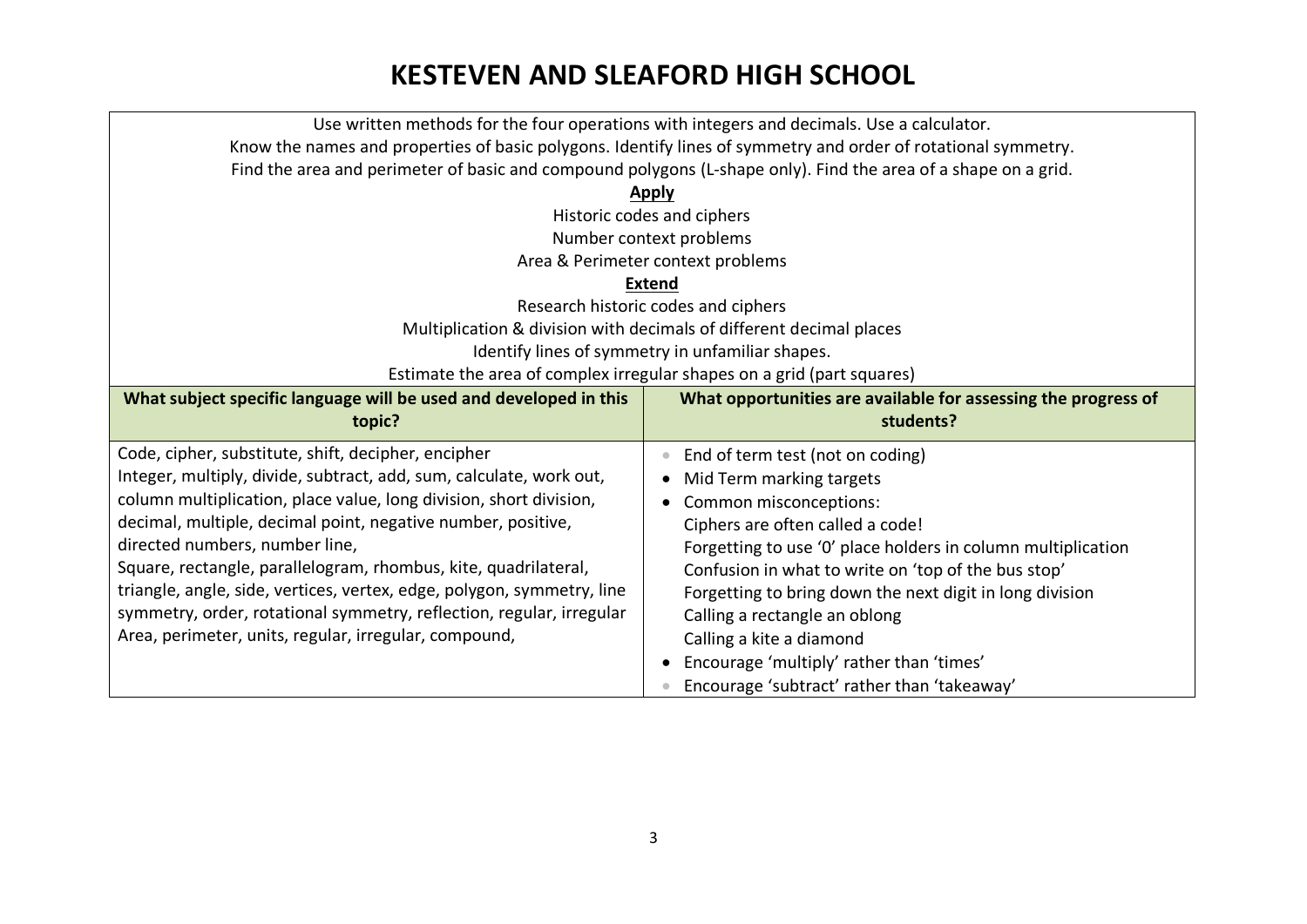| Coding                                                                          |  |  |
|---------------------------------------------------------------------------------|--|--|
| Know the difference between a code and<br>cipher                                |  |  |
| Understand how to decode and encode<br>messages using different types of cipher |  |  |

| <b>Number Skills - written methods</b>               | R | G |
|------------------------------------------------------|---|---|
| Use written methods to multiply integers             |   |   |
| Use written methods to divide integers               |   |   |
| Understand how to calculate with directed<br>numbers |   |   |
|                                                      |   |   |
| Be able to order, add and subtract decimals          |   |   |
| Understand how to multiply decimals                  |   |   |
| Understand how to divide decimals                    |   |   |
| Know how to use a calculator                         |   |   |

| <b>Polygons</b>                                                     |  |  |
|---------------------------------------------------------------------|--|--|
| Recognise and know the name of different<br>types of quadrilaterals |  |  |
| Recognise and know the name of different<br>polygons                |  |  |
| Identify symmetry properties of polygons                            |  |  |

|--|